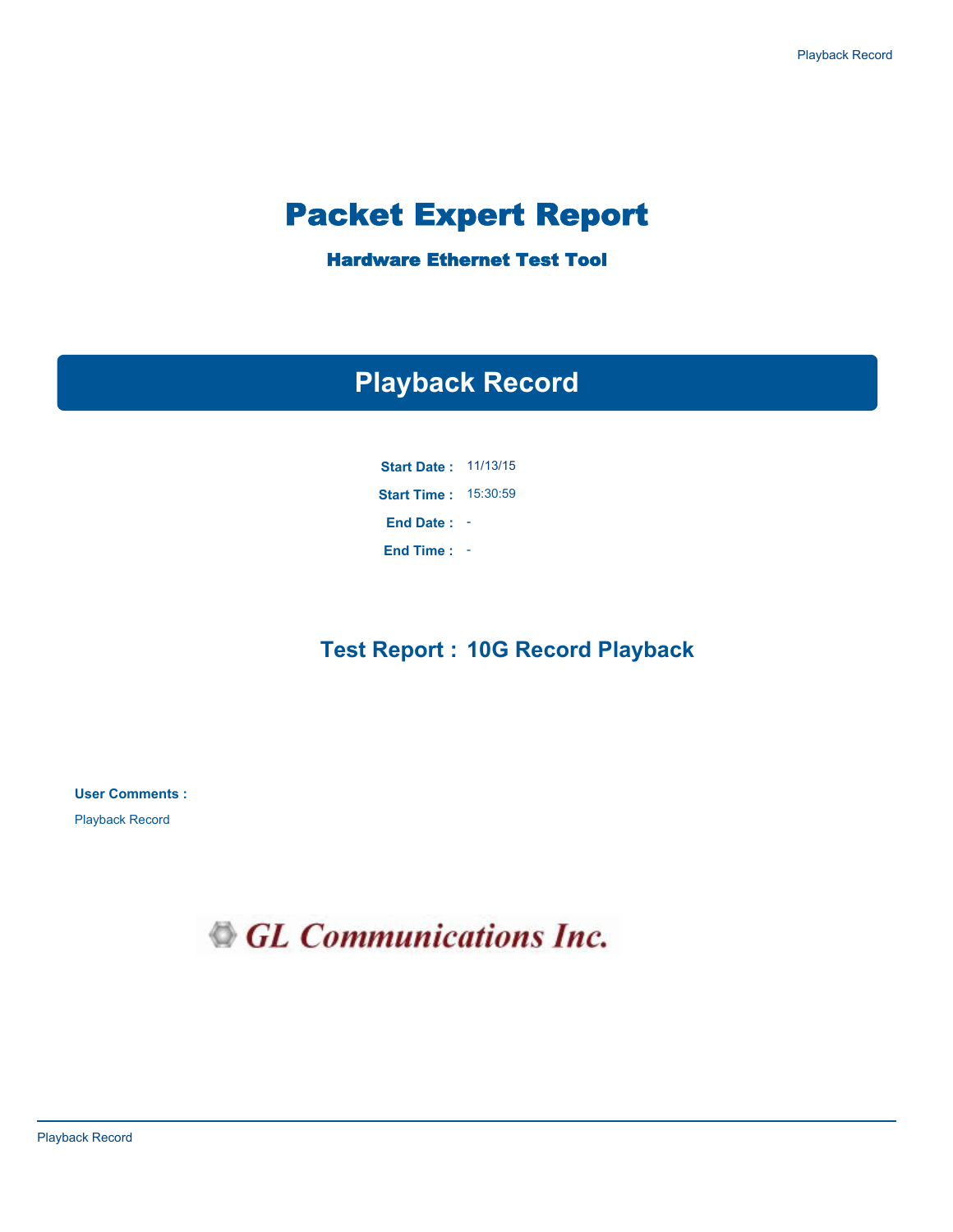### **Port-1 Interface**

**Hardware MAC Address :** -

Link: Up

**Auto-Negotiation Status :** -

**Flow Control :** Enabled **Duplex Mode :** Full Duplex **Speed :**  10000 Mbps

#### **Port-2 Interface**

**Hardware MAC Address :** -

Link: Up

**Auto-Negotiation Status :** -

**Flow Control :** Enabled **Duplex Mode :** Full Duplex **Speed :**  10000 Mbps

| <b>Capture Ports</b><br>Port Number: 1<br>$\sim$ | ×.                           |
|--------------------------------------------------|------------------------------|
| <b>Capture File Name</b>                         | <b>Capture Size</b>          |
| File Name: C:\Users\glitteam\Desktop\test        | Capture Limit Type : Packets |
| File Type: NGPCAP                                | Capture Limit: 500           |
|                                                  |                              |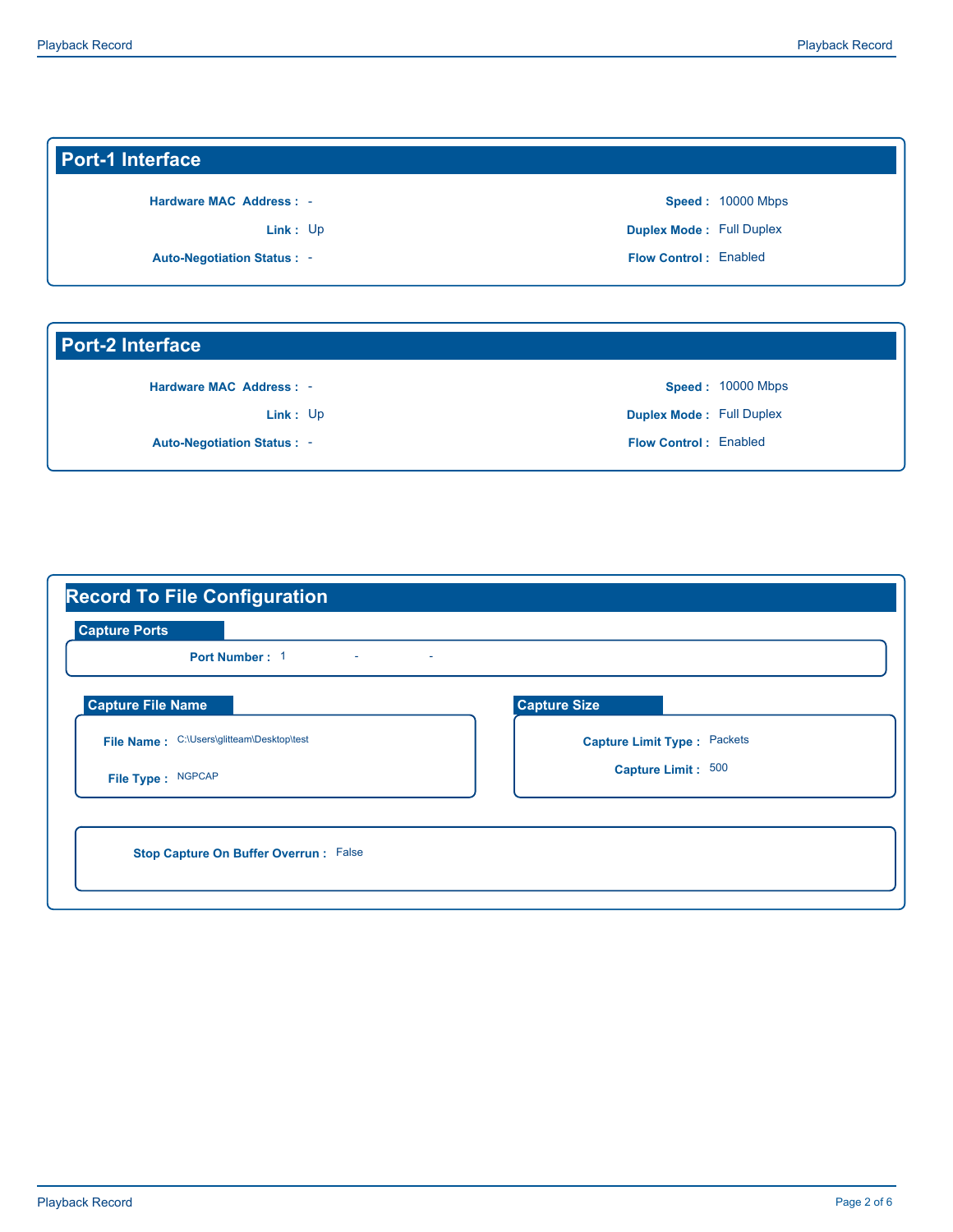| <b>Filter Configuration</b>                                             |               |
|-------------------------------------------------------------------------|---------------|
| <b>Enable Filter: Enabled</b>                                           | Action: OR    |
| <b>Operation: Accept</b>                                                | Filter Num: - |
|                                                                         |               |
|                                                                         |               |
|                                                                         |               |
| Port-2<br><b>Filter Configuration</b><br><b>Enable Filter: Disabled</b> | Action : -    |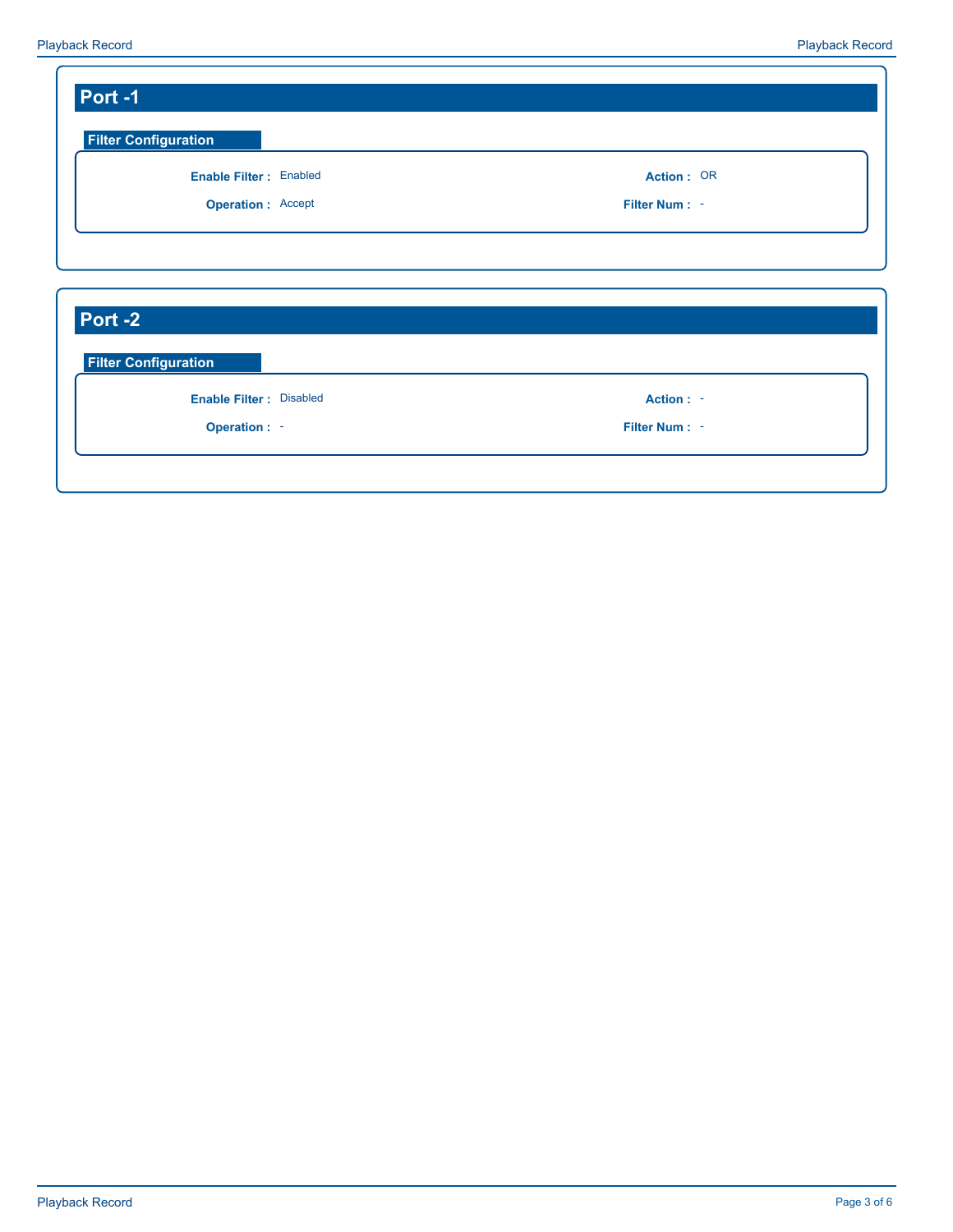| Data: 22-22-22-22-22-22-00-00- | Mask: ff-ff-ff-ff-ff-ff-00-00-00-00-0 |
|--------------------------------|---------------------------------------|
| 00-00-00-00-00-00-00-00-       | 0-00-00-00-00-00-00-00-0              |
| 00-00-00-00-00-00-00-00-       | 0-00-00-00-00-00-00-00-0              |
| 00-00-00-00-00-00-00-00-       | 0-00-00-00-00-00-00-00-0              |
| 00-00-00-00-00-00-00-00-       | 0-00-00-00-00-00-00-00-0              |
| 00-00-00-00-00-00-00-00-       | 0-00-00-00-00-00-00-00-0              |
| 00-00-00-00-00-00-00-00-       | 0-00-00-00-00-00-00-00-0              |
| 00-00-00-00-00-00-00-00-       | 0-00-00-00-00-00-00-00-0              |
| 00-00-00-00-00-00-00-00-       | 0-00-00-00-00-00-00-00-0              |
| 00-00-00-00-00-00-00-00-       | 0-00-00-00-00-00-00-00-0              |
| 00-00-00-00-00-00-00-00-       | 0-00-00-00-00-00-00-00-0              |
| 00-00-00-00-00-00-00-00-       | 0-00-00-00-00-00-00-00-0              |
| 00-00-00-00-00-00-00-00-       | 0-00-00-00-00-00-00-00-0              |
| 00-00-00-00-00-00-00-00-       | 0-00-00-00-00-00-00-00-0              |
| 00-00-00-00-00-00-00-00        | $0 - 00 - 00 - 00 - 00 - 00$          |

| Port - 1 Filter - 2 |                                |                                     |
|---------------------|--------------------------------|-------------------------------------|
|                     | Data: 00-00-00-00-00-00-11-11- | Mask: 00-00-00-00-00-00-ff-ff-ff-ff |
|                     | 11-11-11-11-00-00-00-00-       | -ff-ff-00-00-00-00-00-00-00         |
|                     | 00-00-00-00-00-00-00-00-       | $-00-00-00-00-00-00-00-00-$         |
|                     | 00-00-00-00-00-00-00-00-       | 00-00-00-00-00-00-00-00-            |
|                     | $00-00-00-00-00-00-00-00-$     | 00-00-00-00-00-00-00-00-            |
|                     | 00-00-00-00-00-00-00-00-       | 00-00-00-00-00-00-00-00-            |
|                     | 00-00-00-00-00-00-00-00-       | 00-00-00-00-00-00-00-00-            |
|                     | 00-00-00-00-00-00-00-00-       | 00-00-00-00-00-00-00-00-            |
|                     | 00-00-00-00-00-00-00-00-       | 00-00-00-00-00-00-00-00-            |
|                     | 00-00-00-00-00-00-00-00-       | 00-00-00-00-00-00-00-00-            |
|                     | 00-00-00-00-00-00-00-00-       | 00-00-00-00-00-00-00-00-            |
|                     | $00-00-00-00-00-00-00-00-$     | 00-00-00-00-00-00-00-00-            |
|                     | 00-00-00-00-00-00-00-00-       | 00-00-00-00-00-00-00-00-            |
|                     | $00-00-00-00-00-00-00-00-$     | 00-00-00-00-00-00-00-00-            |
|                     | 00-00-00-00-00-00-00-00        | $00-00-00-00-00$                    |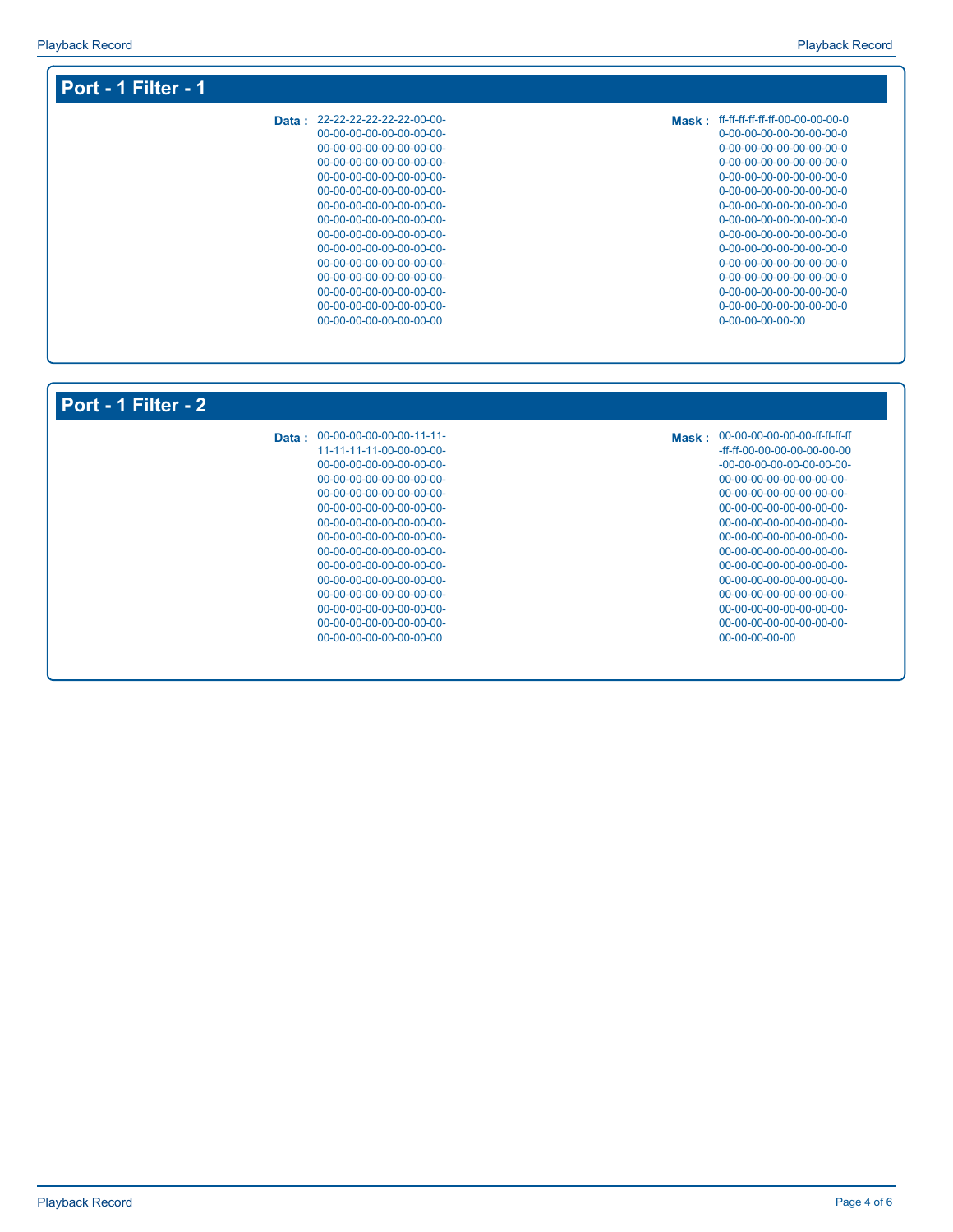| <b>Filter Statistics</b> |                  |                |
|--------------------------|------------------|----------------|
| <b>Port: 1</b>           |                  | $\overline{2}$ |
| <b>Filter1 Count:</b>    | 500              | $\mathbf 0$    |
| <b>Filter2 Count:</b>    | 500              | $\mathbf 0$    |
| <b>Filter3 Count:</b>    | $\mathbf 0$      | $\mathbf 0$    |
| <b>Filter4 Count:</b>    | $\mathbf 0$      | $\mathbf 0$    |
| <b>Filter5 Count:</b>    | $\mathbf 0$      | $\mathbf 0$    |
| <b>Filter6 Count:</b>    | $\mathbf 0$      | $\mathbf 0$    |
| <b>Filter7 Count:</b>    | $\mathbf 0$      | $\mathbf 0$    |
| <b>Filter8 Count:</b>    | $\mathbf 0$      | $\mathbf 0$    |
| <b>Filter9 Count:</b>    | $\boldsymbol{0}$ | $\mathbf 0$    |
| <b>Filter10 Count:</b>   | $\mathbf 0$      | $\mathbf 0$    |
| Filter11 Count:          | $\mathbf 0$      | $\mathbf 0$    |
| Filter12 Count:          | $\mathbf 0$      | $\mathbf 0$    |
| Filter13 Count:          | $\mathbf 0$      | $\mathbf 0$    |
| <b>Filter14 Count:</b>   | $\mathbf 0$      | $\mathbf 0$    |
| Filter15 Count:          | $\mathbf 0$      | $\mathbf 0$    |
| <b>Filter16 Count:</b>   | $\mathbf 0$      | $\mathbf 0$    |